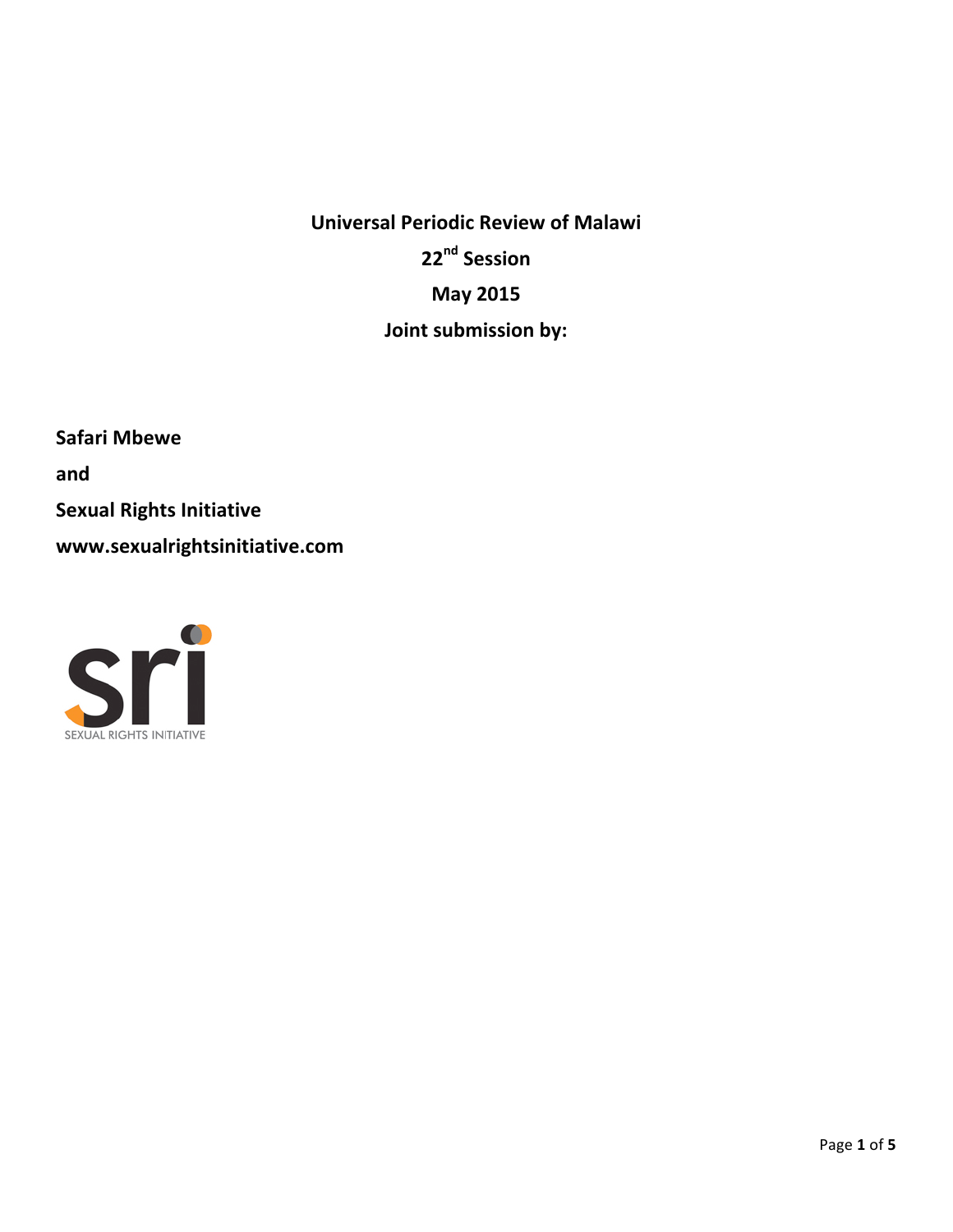# **Key words: Sex workers' rights, criminalization of sex work, HIV and AIDS**

### **Executive Summary**

- 1. This report discusses challenges faced by female sex workers in Malawi in accessing, exercising and realizing their human rights, including sexual and reproductive rights. The report analyses the criminalization of some aspects of sex work in the country and how this further fuels stigma and discrimination towards female sex workers, to the extent that it leads to negative attitudes by health workers towards female sex workers, compromising the sex workers' ability to access sexual and reproductive health services.
- 2. Using the criminalization of some aspects of sex work, the police often raid bottle stores, pubs, brothels and sex work hotspots and arbitrarily arrest female sex workers. When the sex workers are arrested by the police, they are beaten, their phones and money are confiscated (stolen) by the police, and they are raped by the police themselves, often without using condoms, which puts the female sex workers at a high risk to contract sexually transmitted infections, including HIV, and could lead to the sex workers having unplanned and unwanted pregnancies. When the sex workers are locked up, those that are HIV positive and are on treatment, miss taking their medication and this further violates their right to good health.
- 3. Not much progress has been made by the government in implementing the recommendations of the previous UPR. While progress has been made on strengthening efforts to eliminate HIV and AIDS, little progress has been made by the government to overhaul the legal system to eliminate stigma and discrimination.
- 4. This report puts forward a number of recommendations regarding the decriminalization of all aspects of voluntary sex work, strengthening of health systems and health service delivery, empowering marginalized groups such as sex workers, and building capacity of the police and health personnel to respect and protect the rights of sex workers.

#### **Progress and gaps in the implementation of recommendations from 1<sup>st</sup> cycle of UPR**

- 5. The following are some of the relevant recommendations from Malawi's previous review:
- 5.1. Strengthen efforts aimed at eliminating HIV and AIDS and cooperate with WHO in this regard.
	- The government has strengthened the efforts aimed at eliminating HIV and AIDS through adopting a multi sectoral approach where all the sectors (public, private and civil society) have a role to play in the HIV and AIDS national response. The government has also strengthened the National AIDS Commission (NAC) as a national coordinating body and has identified a coordinating body for each of the sectors to a ensure the national response is well coordinated. The government has also adopted a National Strategic Plan as well as a National Monitoring and Evaluation Plan for measuring the country's performance in the national HIV and AIDS response. What is lacking is for the government to increase its domestic funding towards the HIV and AIDS response as currently over 90% of all the resources that are used for HIV and AIDS in the country are from donors and 98% of the resources for HIV treatment are from donors, which is not sustainable in the long term.
- 5.2. Completely overhaul the legal system to ensure the compliance of the Constitution and all other domestic *legislation* with international human rights obligations and standards and, in this regard, amend and/or *derogate all legal provisions, including customary law, which result in discrimination, especially on the basis of sexual orientation*.

The government has not yet overhauled the legal system to ensure the compliance of the Constitution and all other domestic legislation with international human rights obligations and standards. The government is yet to amend and/or derogate all legal provisions, including customary law. As a result of this, there is still a lot of stigma and discrimination, as well as human rights violations especially on the basis of sexual orientation.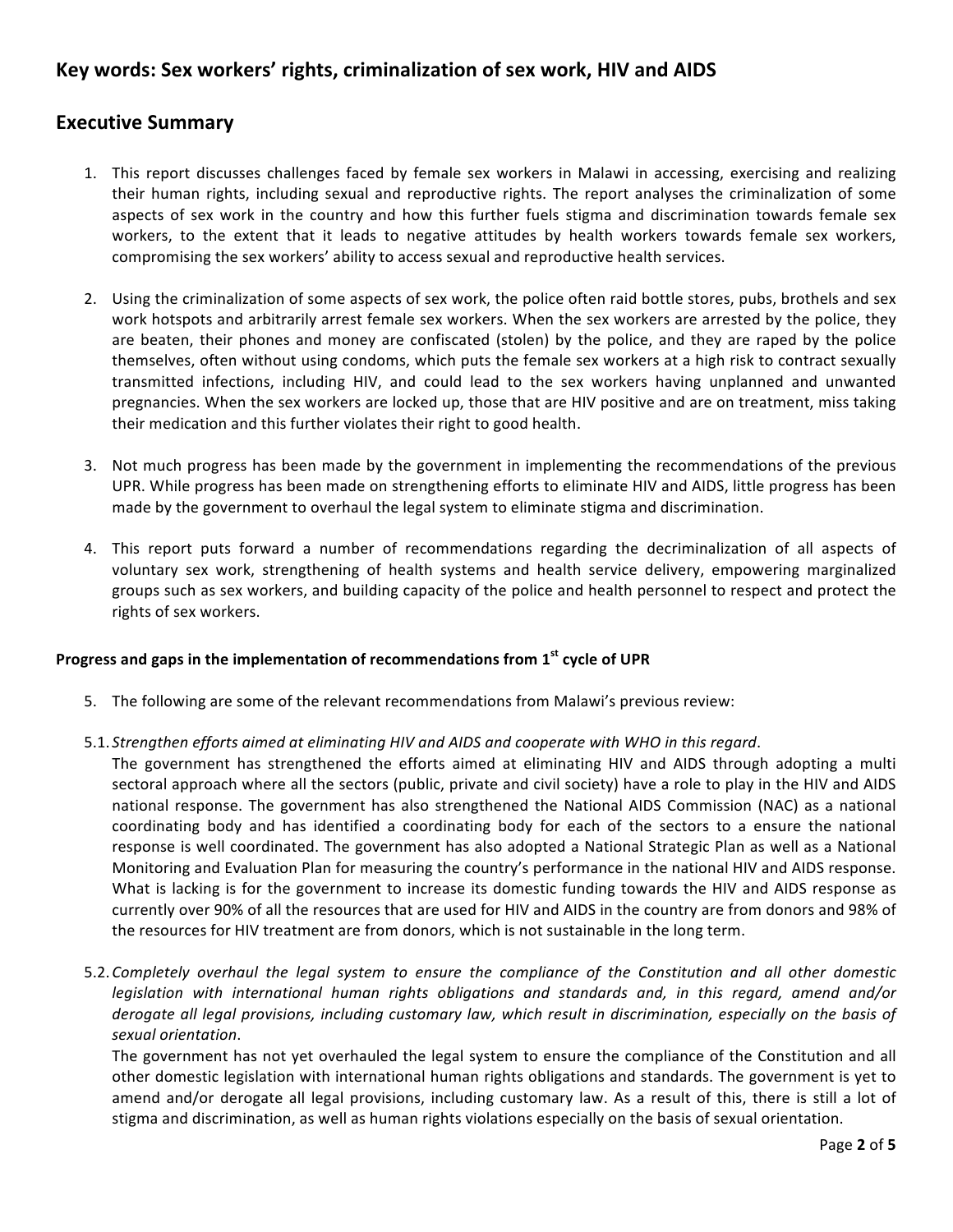5.3. Develop and strengthen appropriate legislative measures to address the issue of sexual abuse and exploitation, *ensure prompt prosecution of perpetrators*.

The government has not developed and strengthened appropriate legislative measures to address the issue of sexual abuse and exploitation and as a result of this, the country experiences increased incidence of sexual abuse and exploitation especially towards children and other marginalized groups such as female sex workers. Perpetrators of sexual abuse and exploitation are not promptly prosecuted as cases continue to drag in the courts, and where convictions are secured the sentences and punishments are too lenient to deter other wouldbe perpetrators. As such, cases of sexual abuse and exploitation are on the increase in the country.

5.4. Conduct a public awareness campaign, with engagement at the highest political levels, to strengthen the *implementation of the 2006 Prevention of Domestic Violence Act, and highlight the unacceptability of violence against women and address the attitudes and stereotypes that perpetuate discriminatory practices that are harmful and violent towards women*.

The government conducts public awareness campaigns but mainly during the annual campaign, 16 Days of Activism against Gender Violence, and usually the campaigns do not involve leaders at the highest political levels. The implementation of the 2006 Prevention of Domestic Violence Act is very weak such that violence against women and attitudes and stereotypes that perpetuate discriminatory practices that are harmful and violent towards women are still rampant in the country.

5.5. Undertake more effective measures to address the problems of impunity and violence against women and girls, *including* through the strengthening of law enforcement and the judicial system and intensive media and education programmes aimed at increasing public awareness and sensitivities on the rights of women. No measures have been put in place to address the problems of impunity and violence against women and girls. The law enforcement and judicial systems have not helped to reduce stigma and discrimination towards sex workers; sex workers are denied sexual and reproductive rights; and the police who violate sex workers' rights with impunity have not faced any justice.

#### **Background**

- 6. There is no law penalizing the sale of sexual services in Malawi, but some aspects of sex work are criminalized, such as 'Living on the proceeds of sex work'.
- 7. There are some laws that relate to sex work which are archaic and use very vague language such as the Penal Code provisions on 'rogue and vagabond', which are open to wide interpretation and abuse, and their implementation negatively and disproportionately affects female sex workers.
- 8. The Constitution of the Republic of Malawi, which is the supreme Law of the Land, the Public Health Act and the Sexual and Reproductive Health Policy and Guidelines, all emphasize equality and the importance of delivering services without discrimination and guaranteeing human rights.

#### **Problem identification**

- 9. Some aspects of sex work are criminalized such as 'Living on the proceeds of sex work'. Even though this law was intended to protect sex workers from being forced into sex work, as well as preventing individuals from running brothels, there many cases and incidents in all the districts of the country where, when the police invade brothels, they do not arrest the brothel owners but rather the sex workers. This makes the sex workers live in constant fear of the police.
- 10. The police use the Penal Code provisions on 'rogue and vagabond' to harass and arbitrarily arrest sex workers. The police also violate the rights of the sex workers with impunity. There is a lot of power abuse that is done by the police towards sex workers in the name of this Law. For instance, the police use the rogue and vagabond law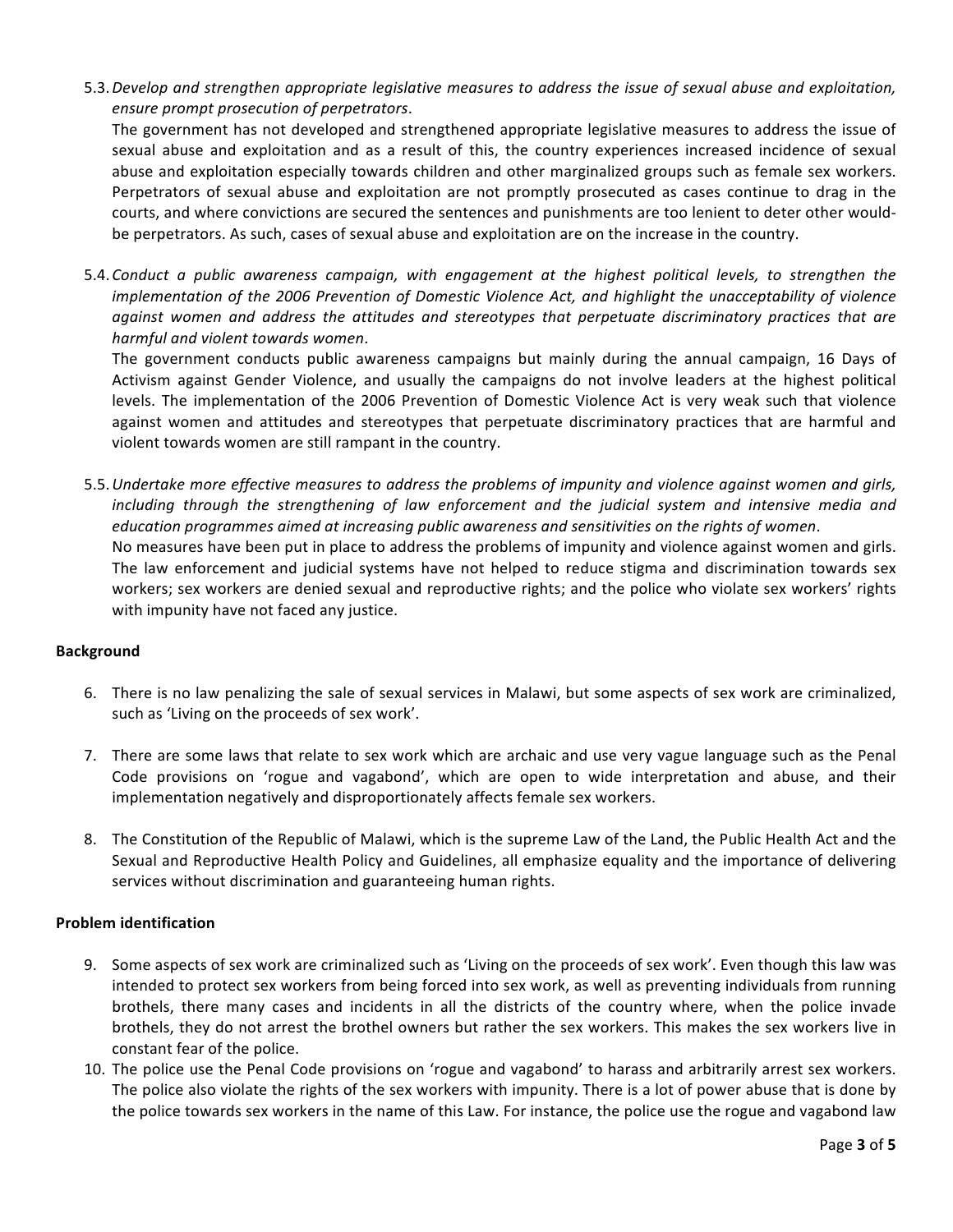to arrest sex workers, obstruct their work, harass them, or even beat them up. There was a case in Thyolo district where a policeman beat up a sex worker using shock sticks. Once sex workers are arrested and are in police custody, the police might confiscate their cell phones or money or steal any valuables that they find on their person. In some instances the police rape the sex workers, often without condoms, thereby exposing them to sexually transmitted infections, including HIV, and pregnancies.

- 11. Health facilities are not accessible and friendly to female sex workers. Although the Constitution of the Republic of Malawi which is the supreme Law of the Land, the Public Health Act, and the Sexual and Reproductive Health Policy and Guidelines emphasize on equality and the importance of delivering services without discrimination and guaranteeing human rights, health workers violate sex workers' rights to equality, non-discrimination and health by not treating them in a confidential, respectful and non-judgmental manner, and sometimes actually denying health services. Health workers shout at sex workers in the presence of all other patients, disclose their health conditions to third parties without their consent, and publicly state that they would rather spend their energy, efforts and drugs on 'real people' and not sex workers. The health workers do all this knowing that the sex workers will have nowhere to complain, and even if they complain, their complaints will not be taken seriously by anyone.
- 12. The Prevention of HIV Transmission from Mother to Child (PMTCT) programme in Malawi, which is considered one of the best in the world, does not take into consideration the needs of female sex workers and unmarried women. The programme demands that every pregnant woman should go with her spouse to her first antenatal visit, which makes it a challenge for pregnant female sex workers as they cannot bring their sexual partners hence they prefer to not attend antenatal services and shun the PMTCT programme altogether. As a result, their sexual and reproductive rights cannot be fulfilled.
- 13. Sex work in Malawi is heavily stigmatized and discriminated. As a result, sex workers operate and live discreetly, making them harder to reach with essential health services and information.
- 14. Antiretroviral therapy adherence is very low among sex workers since, by the nature of their job, sex workers are very mobile but also often miss taking their antiretroviral treatment when they have been arrested and locked up by the police.
- 15. Sex workers also face challenges with some of their clients who, after a sexual encounter, do not give them the full amount agreed. Some clients refuse to use condoms, and others actually beat and steal from sex workers. The clients do this because most of them believe sex workers are lesser beings but most importantly they know sex workers will have nowhere to complain and even if they complain, their complaints will not be taken seriously by anyone.
- 16. Some landlords impose unwritten rules and regulations that are aimed at barring and evicting sex workers from their premises. Some male landlords have sex with the sex workers without giving them any payment, taking advantage of their position, and others just increase the rent arbitrarily in order to frustrate the sex workers. The landlords do this because they sex workers will have nowhere to complain and even if they complain, their complaints will not be taken seriously by anyone.
- 17. The police, health workers and sex workers themselves are not aware of the laws and policies that protect the sex workers' rights since knowledge of human rights is generally low in Malawi and not much effort has been put into increasing awareness on human rights in general and rights of sex workers in particular.
- 18. There is yet to be a court ruling in a case where a group of sex workers in Mwanza district in Malawi were rounded up by the police, forced to take an HIV test in the presence of the police and everybody else, and the results of the tests were announced publicly. This case, where some human rights organizations sued the police, is still dragging in court, but will be a test case to reduce police impunity.